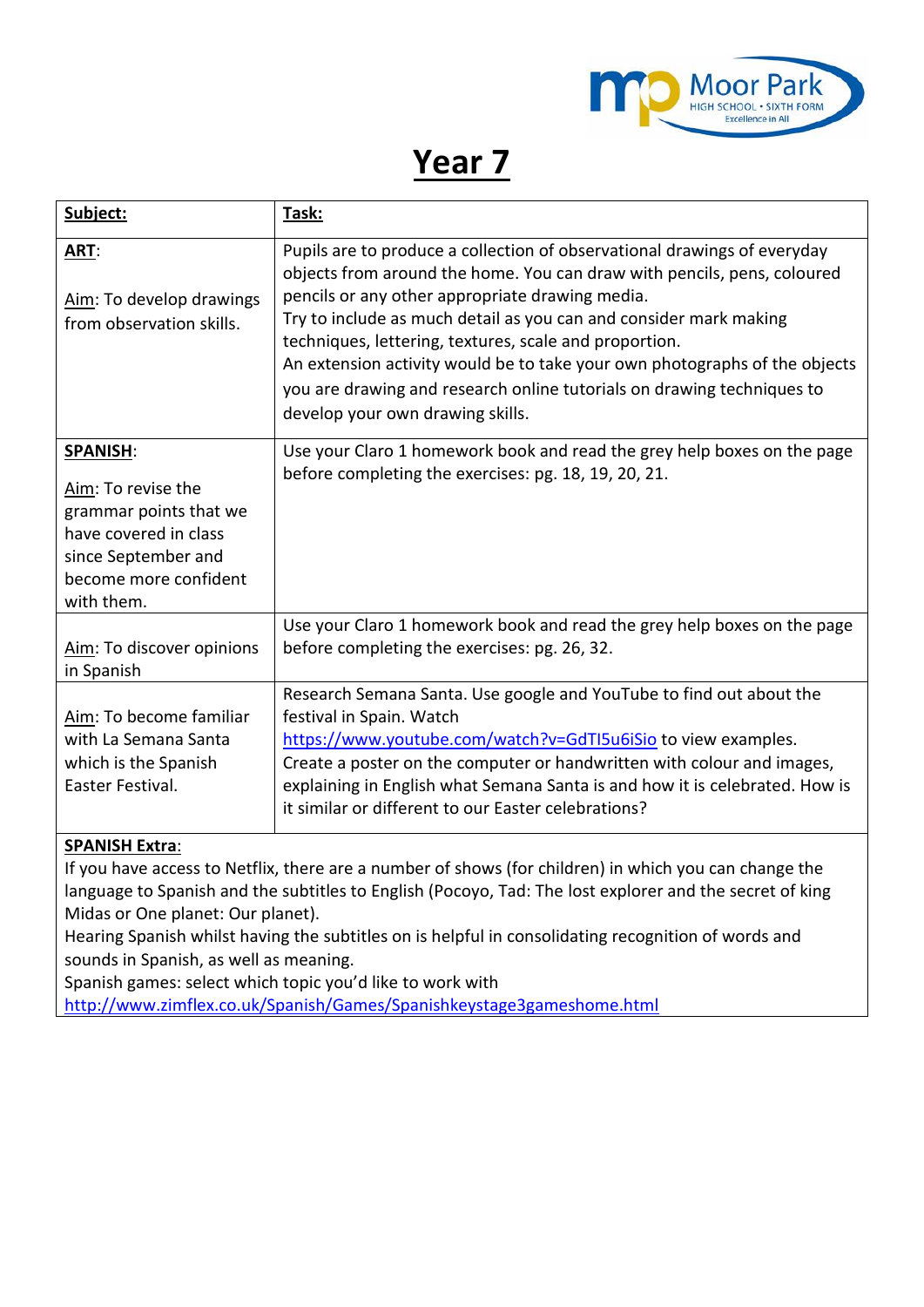

| <b>MATHS:</b>                 | All pupils will have log-in details for My Math's                                                                        |
|-------------------------------|--------------------------------------------------------------------------------------------------------------------------|
|                               | (https://www.mymaths.co.uk/)                                                                                             |
| Aim: To improve and           | The school username is: moorpark                                                                                         |
| revise work completed in      | The school password is: average                                                                                          |
| the first half of the year in | Each pupil then needs to log in to the portal using their own username and                                               |
| preparation for their end     | password.                                                                                                                |
| of year assessments.          | The work will be set by each class teacher and can be found in the                                                       |
|                               | homework area.                                                                                                           |
|                               | This will consist of a lesson and a homework sheet.                                                                      |
|                               | The result of the homework sheet is recorded and can be seen by the class                                                |
|                               | teacher.                                                                                                                 |
| <b>SCIENCE:</b>               | Each week choose one of the following case studies. Research the topic you                                               |
|                               | have chosen and create a presentation. This should take 4 hours.                                                         |
| Aim: Research and create      |                                                                                                                          |
| a presentation on a case      | Case studies:                                                                                                            |
| study.                        | 1. Is there life on mars?                                                                                                |
|                               | 2. Is sunbathing good for you?                                                                                           |
|                               | 3. Does traffic pollution cause Asthma?                                                                                  |
|                               |                                                                                                                          |
|                               | What to include in your presentation:                                                                                    |
|                               | $\triangleright$ Introduction on the topic.                                                                              |
|                               | $\blacktriangleright$<br>Explanation of the science behind each topic i.e. radiation, lung<br>cancer, how vaccines work  |
|                               | ➤<br>Quotes from scientists, newspapers, books and websites etc on the<br>topic (keep a record of where you got it from) |
|                               | A conclusion<br>➤                                                                                                        |
|                               | You are allowed to insert informative pictures, tables and graphs.                                                       |
| <b>GEOGRAPHY:</b>             | Use the link to make notes on the physical and economic geography of Asia                                                |
|                               | https://www.bbc.co.uk/bitesize/guides/zvp39j6/revision/5                                                                 |
|                               |                                                                                                                          |
| Aim: To use case studies      | Create a spider diagram about the case studies of India and China using the                                              |
| to develop an                 | same link above.                                                                                                         |
| understanding of the          |                                                                                                                          |
| physical and economic         | Watch the video about the one child policy                                                                               |
| geography of Asia.            | https://www.bbc.co.uk/bitesize/clips/zrpqxnbY8                                                                           |
|                               |                                                                                                                          |
|                               | Why was the one child policy needed? What effects did it have? Was it<br>successful?                                     |
|                               |                                                                                                                          |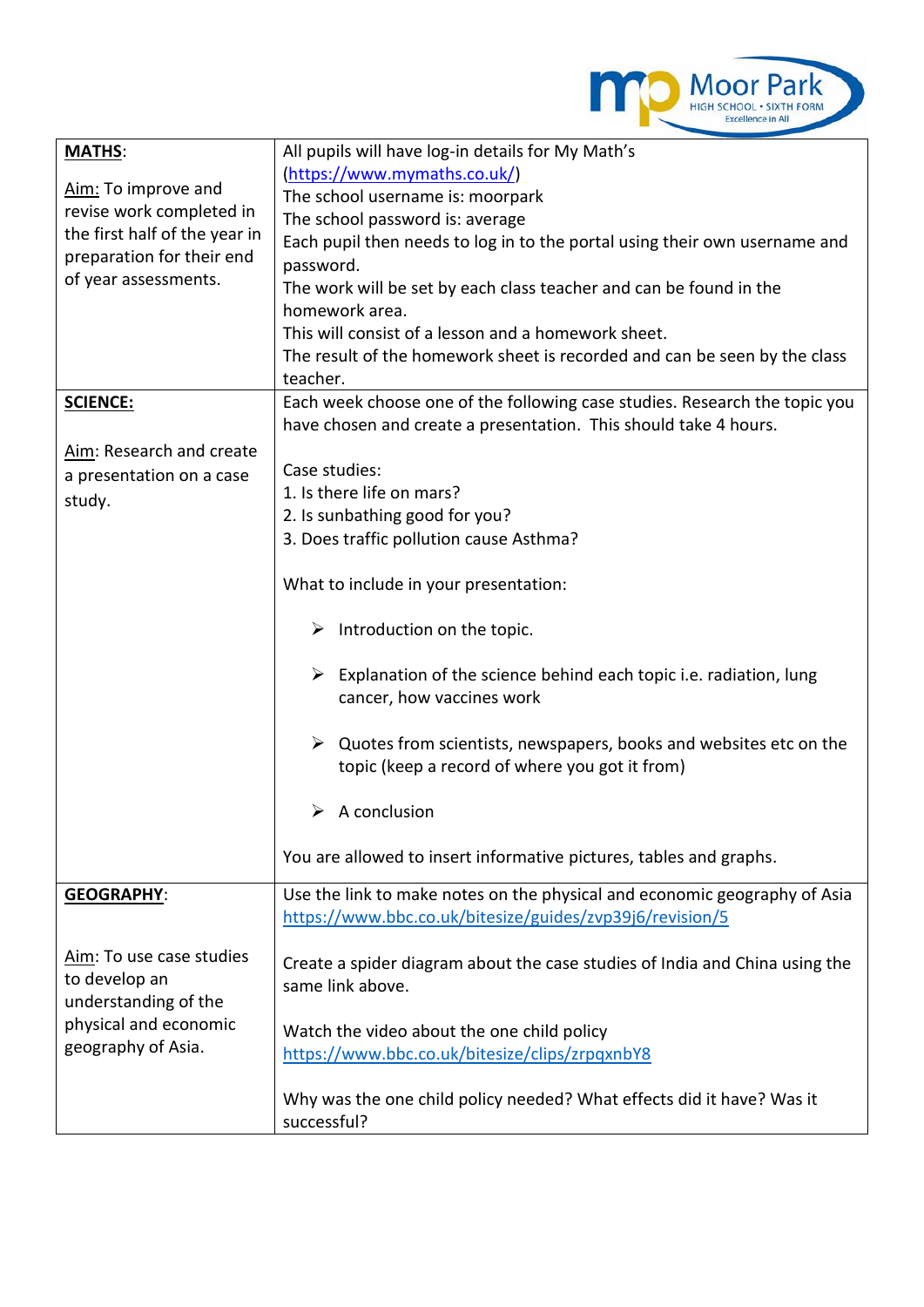

| <b>HISTORY:</b>                         | Read p152-161 of your 'Exploring History' textbook. Complete each 'Your                                                  |
|-----------------------------------------|--------------------------------------------------------------------------------------------------------------------------|
|                                         | turn!' box as you reach it.                                                                                              |
|                                         |                                                                                                                          |
| Aim: To understand                      | Watch the video clip on the Peasants Revolt                                                                              |
| causes, events and                      | https://www.bbc.co.uk/teach/class-clips-video/the-peasants-                                                              |
| consequences of the<br>Peasants' Revolt | revolt/zm676v4                                                                                                           |
|                                         |                                                                                                                          |
|                                         | Use BBC Bitesize                                                                                                         |
|                                         | (https://www.bbc.co.uk/bitesize/guides/z2c2pv4/revision/1) to recap the                                                  |
|                                         | Peasants' Revolt, watch the revision clips and have a go at the multiple                                                 |
| <b>ENGLISH:</b>                         | choice quiz!<br>What do you know about WW2 and how does this link to Once?                                               |
|                                         |                                                                                                                          |
|                                         | To help develop your knowledge of Anne Frank and anti-Semitism visit                                                     |
| Aim: To build contextual                | https://www.annefrank.org/en/anne-frank/secret-annex/landing/ and                                                        |
| knowledge of conflict to                | explore the secret annexe where she wrote her diary.                                                                     |
| inform your                             |                                                                                                                          |
| understanding of this                   | We are learning about how historical conflicts have shaped literature. Go to                                             |
| term's texts.                           | https://www.dailymail.co.uk/sciencetech/article-4453666/The-world-war-                                                   |
|                                         | Interactive-map-reveals-conflicts.html and click on the dots on the                                                      |
|                                         | interactive map to explore the current conflicts around the world. These                                                 |
|                                         | conflicts continue to inspire literature today. Learn as much as you can                                                 |
|                                         | about them.                                                                                                              |
|                                         | Continue to read your accelerated reader.                                                                                |
| DRAMA:                                  | Pupils are to watch                                                                                                      |
|                                         | https://www.bbc.co.uk/iplayer/episode/b078jltg/cbeebies-presents-a-                                                      |
| Aim: To consolidate their               | midsummer-nights-dream                                                                                                   |
| understanding of theatre                |                                                                                                                          |
| and characterisation.                   | Pupils are to write a synopsis for the story and a review of the performance.                                            |
|                                         |                                                                                                                          |
| <b>MUSIC:</b>                           | To rehearse their instrument for at least 15 minutes every day.                                                          |
|                                         |                                                                                                                          |
| Aim: To develop their                   | Watch                                                                                                                    |
| understanding of                        |                                                                                                                          |
|                                         | https://www.youtube.com/watch?v=6zyv0O7kfcc&list=PL5j5H06QkhxE0RK-                                                       |
| orchestras                              | Ormp3zgf5SGJ28zsj then watch                                                                                             |
|                                         | https://www.bbc.co.uk/iplayer/episode/b07w52tc/cbeebies-proms-                                                           |
|                                         | cbeebies-prom-a-musical-journey                                                                                          |
|                                         | Pupils are to research the orchestra, the instruments names, spellings and                                               |
| <b>COMPUTING:</b>                       | make sure they are familiar with how each instrument sound and look.<br>Create an account on https://www.codecademy.com/ |
|                                         |                                                                                                                          |
|                                         | Work through the tasks using the software's Python IDE.                                                                  |
| Aim: To develop skills in               |                                                                                                                          |
| Python programming                      | You need to try and complete the first 10 levels.                                                                        |